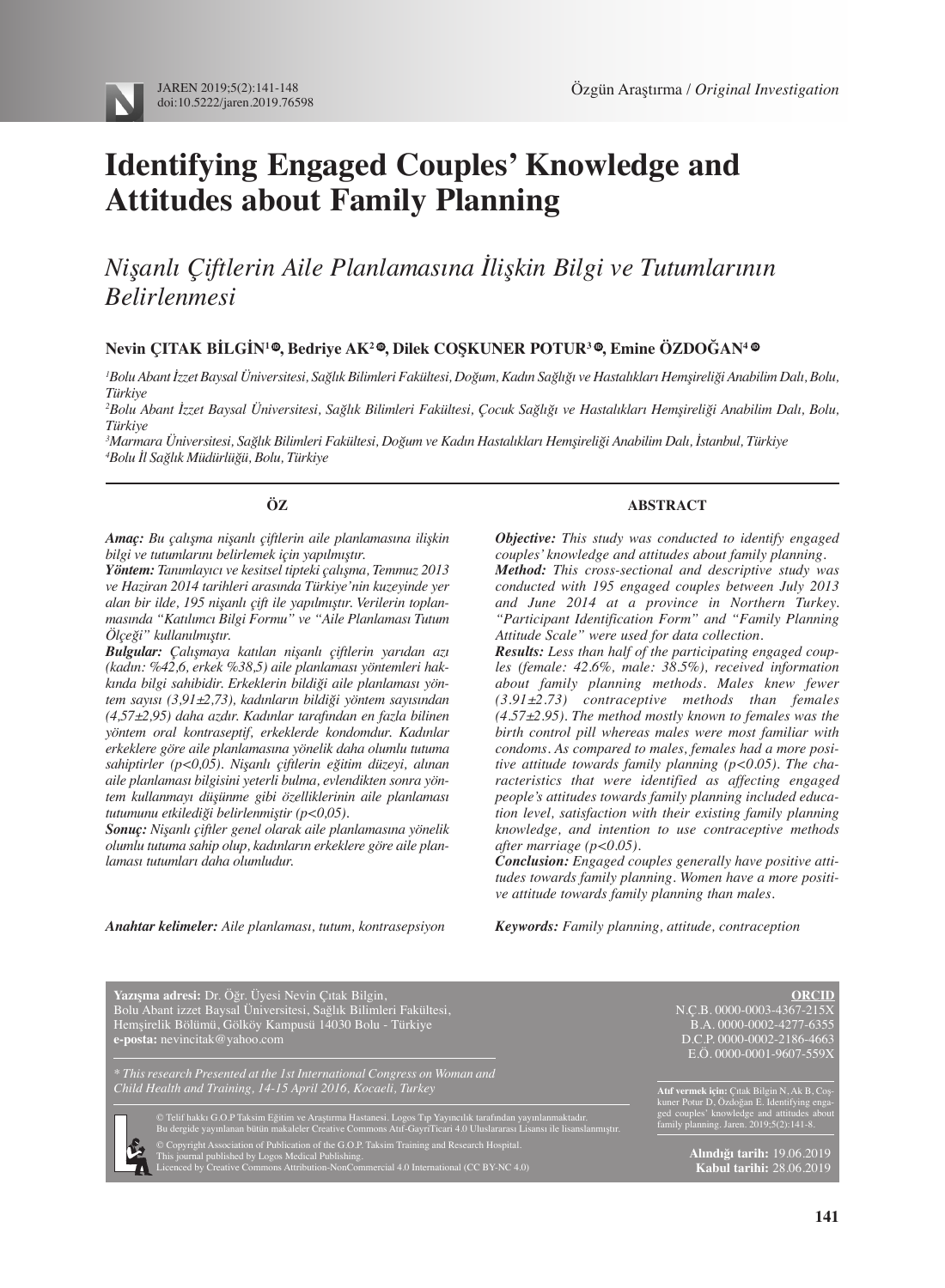

# **INTRODUCTION**

The use of family planning (FP) methods in developing countries has still not reached the desired levels (1-5). Although legislative regulations that support the implementation of FP services have been in place in Turkey since the 1960s, contraceptive use in this country has still not reached target levels (6). As in many other developing countries, women tend to have more children than they want since their FP needs are not being met  $(6-9)$ .

According to TDHS, 2013; the rates of modern contraceptive use in Turkey have increased from 31% in 1988 to 47% in 2013. Despite this increase, 27% of women did not use any FP methods, while 26% of couples still used coitus interruptus <sup>(6)</sup>. According to the studies conducted in different regions of Turkey, the use of modern contraceptive methods ranged from 44 to  $68\%$  (10-12). The studies conducted in some Muslim countries in Africa and Asia showed that rates of modern contraceptive methods ranged from 13 to 37% (1,3,4,8). Although the use of modern contraceptive methods is higher in Turkey than in other predominantly Muslim developing countries, it is still at a low rate when compared to Western countries (7,13).

Studies have shown that cultural/religious beliefs affect the rates of contraceptive use, as do knowledge, attitudes, and gender-based approaches (3,4,14). The concept of sexuality is generally related to marriage in Muslim countries. So, many of the studies conducted to evaluate knowledge and attitudes about FP in these countries usually focus on married individuals, as well as on women  $(3,4,9-11,14)$ . However, male attitudes are significant predictors of contraceptive use (15), and ensuring the participation of males in FP planning significantly increases the use of modern FP methods<sup>(16)</sup>.

Given that engaged couples are often young and inexperienced, it is crucial to be aware of the their knowledge and attitudes towards family planning prior to marriage; only then the appropriate FP consultancy services may be provided for them. Furthermore, when their knowledge levels and attitudes are known, male participation in FP services can be ensured, couples will be able to make conscious

decisions as to the timing and number of their pregnancies, and FP consultancy services can be continually maintained. An awareness of engaged couples' knowledge and attitudes about FP will also help to decrease the number of unmet needs for FP services while helping couples to improve their reproductive health, with the ultimate goal of realising Turkey's national fertility goals.

# **METHOD**

#### **Purpose of the Study**

This cross-sectional and descriptive study was conducted to identify engaged couples' knowledge and attitudes about family planning. Answers to following research questions were sought within the framework of the study:

- 1. Is there a difference in engaged couples' knowledge of FP based on gender?
- 2. Is there a difference in engaged couples' attitudes towards FP based on gender?
- 3. Is there a difference in engaged couples' attitudes towards FP based on education level?
- 4. Is there a difference in engaged couples' attitudes towards FP based on various other parametres (e.g., which partner will select the FP method, partners' opinions about using a contraceptive method after marriage, etc.)?

#### **Study setting and sample**

The study was conducted at the Community Health Center (CHC) in the Bolu Province, the northern part of Turkey where the population's growth rate of 21.9% is higher than the country average of  $13.4\%$  <sup>(17)</sup>.

This center was chosen because the engaged couples preferred this institution to receive the premarital health report.

The universe of this study was composed of 1673 individuals who applied to the CHC for premarital health reports before the study was initiated. Based on TDHS data from 2013, the sample size was calculated to be 312, with a 95% confidence interval, by taking the rate of modern FP use as 47%, the error rate ( $\alpha$ ) as 5%, and the study population as 1673. Previously unmarried couples who applied to the centre were included in the study individually on a voluntary basis. It was decided that data would be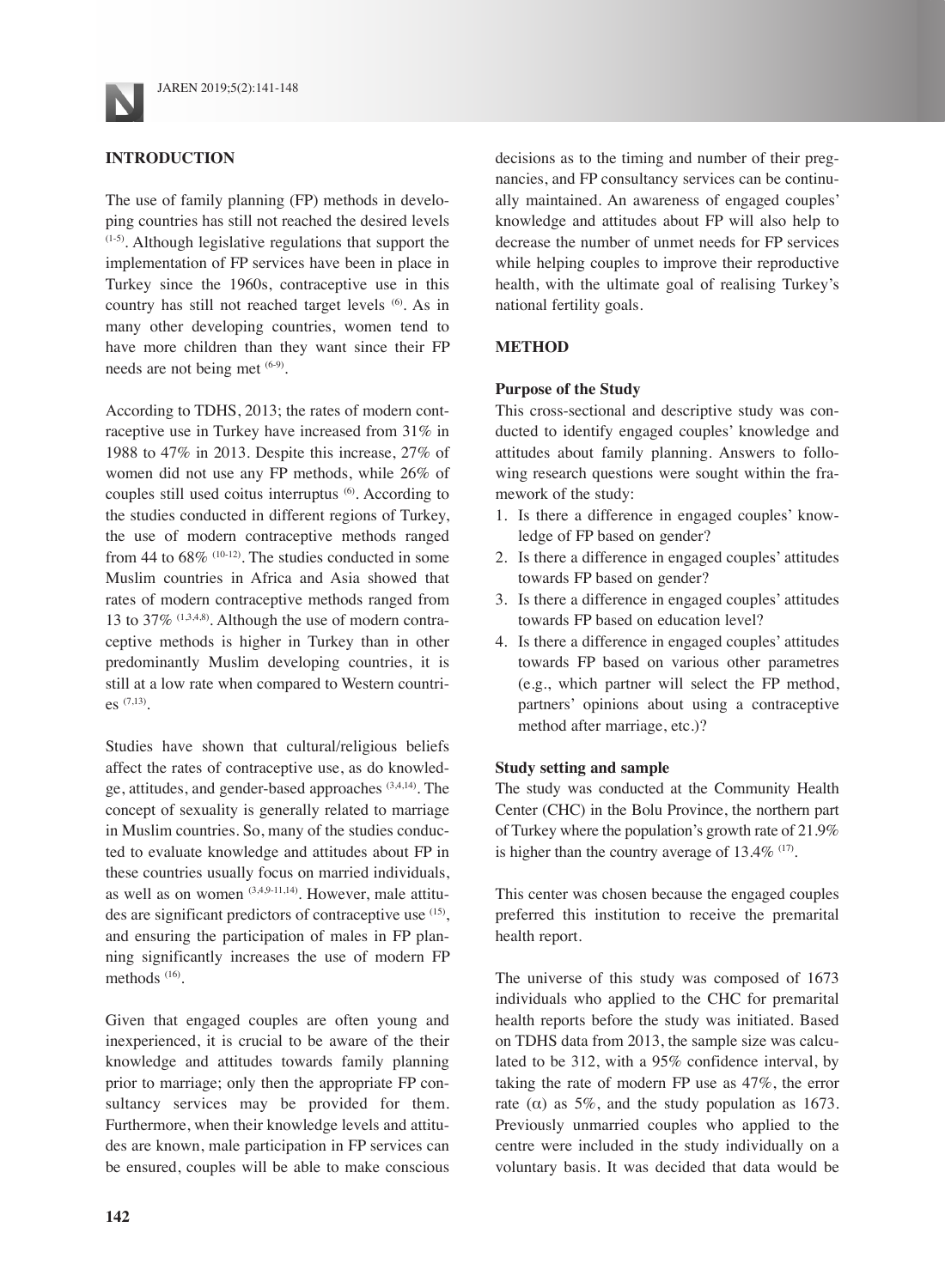collected from 450 engaged individuals based on the consideration that one or both of the engaged partners may give incomplete information or leave the study prematurely, thereby making themselves ineligible for inclusion. The study was ultimately completed with 390 individuals (195 couples). Cross- sectional data were collected between July 2013 and June 2014.

# **Data collection**

To collect data for the study, a Participant Identification Form and the Family Planning Attitude Scale (FPAS) were used. Data were collected with the survey method and the face-to-face interview with each individual separately. The data was confidential from their fiancées.

#### **Instruments**

#### *Participant Identification Form*

The Participant Identification Form, developed by the researchers, includes questions about the sociodemographic characteristics of the couple (i.e. age, gender, level of education) and the couple's FP situation (i.e. methods, FP methods that the couple is aware of, attitudes towards who should decide on the FP method used, thoughts about using FP methods after marriage).

#### *Family Planning Attitude Scale (FPAS)*

The FPAS, developed by Örsal and Kubilay (2007), is a five-point Likert-type scale (i.e. 1=completely agree, 5=completely disagree) with 34 items. The scale has three subscales: (1) societal attitudes towards family planning (views about the number of children, male children, and women's roles in society); (2) participants' attitudes towards FP methods; and (3) participants' attitudes towards pregnancy. The lowest and highest scores that can be obtained from the scale are 34 and 170 points, respectively, with higher scores pointing to more positive FP attitudes. The Cronbach Alpha coefficient in Örsal and Kubilay's study was found to be 0.90 (18), while the Cronbach Alpha coefficient in this study was 0.89.

#### **Data Analysis**

Percentages, means and standard deviation were used as descriptive statistics in the data analysis. Reliability of the FPAS was tested with Cronbach's Alpha coefficients. Normal distribution of the data was evaluated with skewness and kurtosis. Since the data did display normal distribution, a student t-test was used for pairwise comparisons, and one-way ANOVA was used for more than two groups. The Tukey test was utilised for the post hoc analysis of multiple comparisons, and the level of statistical significance was set as p<0.05.

# **Ethical Considerations**

The study was conducted based on the principles of the Helsinki Declaration. Written permissions were obtained from University's Social Sciences Ethics Committee for Human Research (protocol no:2013/05) and the Ministry of Health's Public Health Institution of Turkey (protocol no:2013/66548). Written consent of the couples was taken after providing them with the necessary information about the study. The couples were informed that they could withdraw from the study at any time and also that the data obtained would remain confidential and would not be used anywhere else.

# **RESULTS**

The participants' socio-demographic characteristics show that the mean age for females in the study was 24.07 (4.13) years and the mean age for males was 26.92 (4.30) years. It was found that 44.6% of the females and 40.5% of the males had graduated from college or university. The study showed that 42.6% of the females and 38.5% of the males had previously obtained information about FP which was mostly received from health care personnel (females 71%, males  $62.7\%$ ), and  $83.1\%$  of the females and  $74.7\%$ of the males regarded their level of FP knowledge as sufficient. In addition, 88.8% of the females and 86.7% of the males were found to believe that couples should decide on FP methods in cooperation.

Table 1 presents male and female participants' views regarding their knowledge of FP methods and their intention to use FP methods. As shown, 79.5% of the females and 81,0% of the males stated that they knew about FP methods. The most familiar method to females was the birth control pill, while the least familiar method was female condoms. The most familiar method to males was condoms, while the least familiar method was use of birth control implants.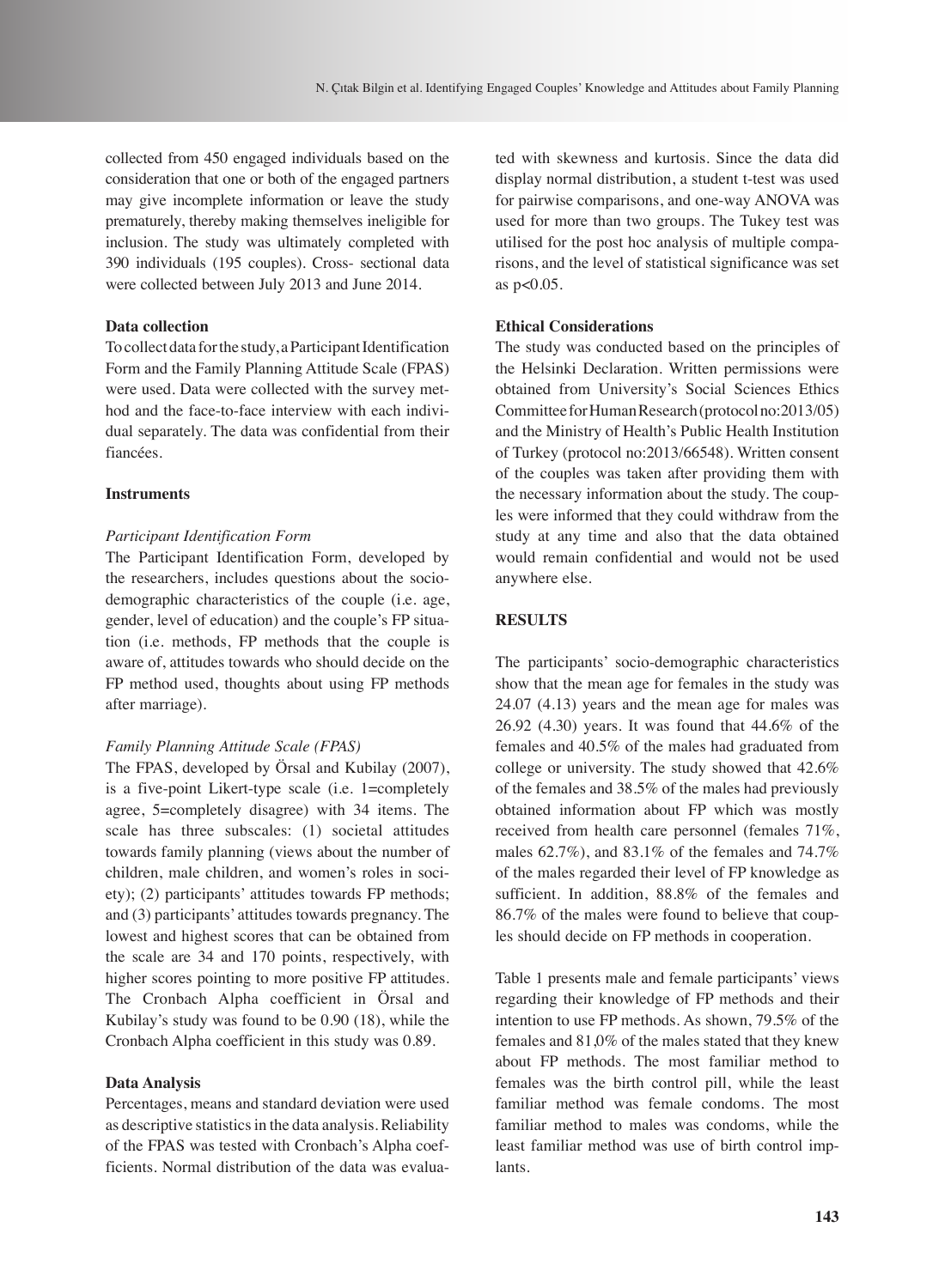**Table 1. Engaged People's Views on Their Knowledge on Family Planning Methods and Their Intention to Use Them Based on Gender (n=390).**

|                                            | Female              | Male                |  |  |
|--------------------------------------------|---------------------|---------------------|--|--|
| <b>Characteristics</b>                     | $\%$<br>$\mathbf n$ | $\%$<br>$\mathbf n$ |  |  |
| <b>Knowledge of contraceptives</b>         |                     |                     |  |  |
| Yes                                        | 155<br>79.5         | 158<br>81.0         |  |  |
| N <sub>o</sub>                             | 20.5<br>40          | 37<br>19.0          |  |  |
| Number of family planning methods known    | Mean $\pm SD$       | Mean $\pm SD$       |  |  |
| $4.57 + 2.95$                              |                     | $4.57 + 2.95$       |  |  |
|                                            | $(range:1-12)$      |                     |  |  |
| Known contraceptive methods*               |                     | $(range:1-12)$      |  |  |
| Oral contraceptive pill                    | 17.5<br>124         | 102<br>16.5         |  |  |
| Condom                                     | 105<br>14.8         | 142<br>22.9         |  |  |
| Intrauterine device                        | 12.8<br>91          | 9.8<br>61           |  |  |
| Monthly contraceptive injection            | 90<br>12.7          | 58<br>9.4           |  |  |
| Withdrawal                                 | 78<br>11.0          | 85<br>13.7          |  |  |
| 3 monthly contraceptive injection          | 7.3<br>52           | 27<br>4.4           |  |  |
| Tubal ligation                             | 51<br>7.2           | 30<br>4.8           |  |  |
| Abstinence                                 | 28<br>3.9           | 23<br>3.7           |  |  |
| Implanon                                   | 27<br>3.8           | 15<br>2.4           |  |  |
| Vaginal ring                               | 25<br>3.5           | 3.2<br>20           |  |  |
| Vasectomi                                  | 23<br>3.2           | 5.5<br>34           |  |  |
| Female condom                              | 16<br>2.3           | 23<br>3.7           |  |  |
| Intention to use FP methods after marriage |                     |                     |  |  |
| Yes                                        | 54.4<br>106         | 103<br>52.8         |  |  |
| No                                         | 89<br>45.6          | 92<br>47.2          |  |  |
| Total                                      | 195<br>100.0        | 195<br>100.0        |  |  |

*\*Numbers do not total 195 as multiple answer were reported*

**Table 2. Comparison of Family Planning Attitude Scale Mean Scores of Engaged People's Based on Gender (n=390).**

| <b>Family planning attitude scale</b>      | Female $(n=195)$<br><b>Mean</b> ±SD | Male $(n=195)$<br><b>Mean</b> ±SD | t*    |       |  |
|--------------------------------------------|-------------------------------------|-----------------------------------|-------|-------|--|
| Societal attitudes towards family planning | $59.67 + 6.96$                      | $57.25 + 7.23$                    | 3.364 | 0.001 |  |
| Attitudes towards methods                  | $39.37 + 6.61$                      | $38.63 + 6.24$                    | 1.149 | 0.251 |  |
| Attitudes towards pregnancy                | $29.50 + 4.73$                      | $28.91 + 4.32$                    | 1.284 | 0.200 |  |
| FPAS total score                           | $128.55+15.22$                      | $124.81 \pm 14.27$                | 2.505 | 0.013 |  |

*SD: Standard deviation \* Independent sample t test*

Table 2 compares the FPAS subscales and total mean scores based on gender. It was found that the mean scores obtained by females were higher than those of males, and the difference between attitudes of the society towards family planning and the FPAS total mean scores was statistically significant (p<0.05).

Table 3 displays participants' level of education based on gender and their views about FP as compared to their FPAS mean scores. It was found that FP attitudes differed according to level of education (i.e. university degree, high school degree, primary school) for both genders (females, p<0.001, males, p<0.05).

In terms of participants' views on who should decide which FP method to be use, males who stated that males should make this decision had lower mean FPAS scores, while while male partners who stated that females should make this decision had higher mean FPAS scores wth a statistically significant intergender difference (p<0.05). What's more, the FPAS mean scores of males who regarded their FP knowledge to be sufficient were found to be higher than those who regarded their FP knowledge to be insufficient (p<0.05). Women who were considering using the contraceptive method after marriage were found to have a more positive FP attitude than others  $(p<0.01)$ .

#### **DISCUSSION**

Having knowledge about FP methods is important for choosing which FP method will be used (11,19). This study found that only 42.6% of the females and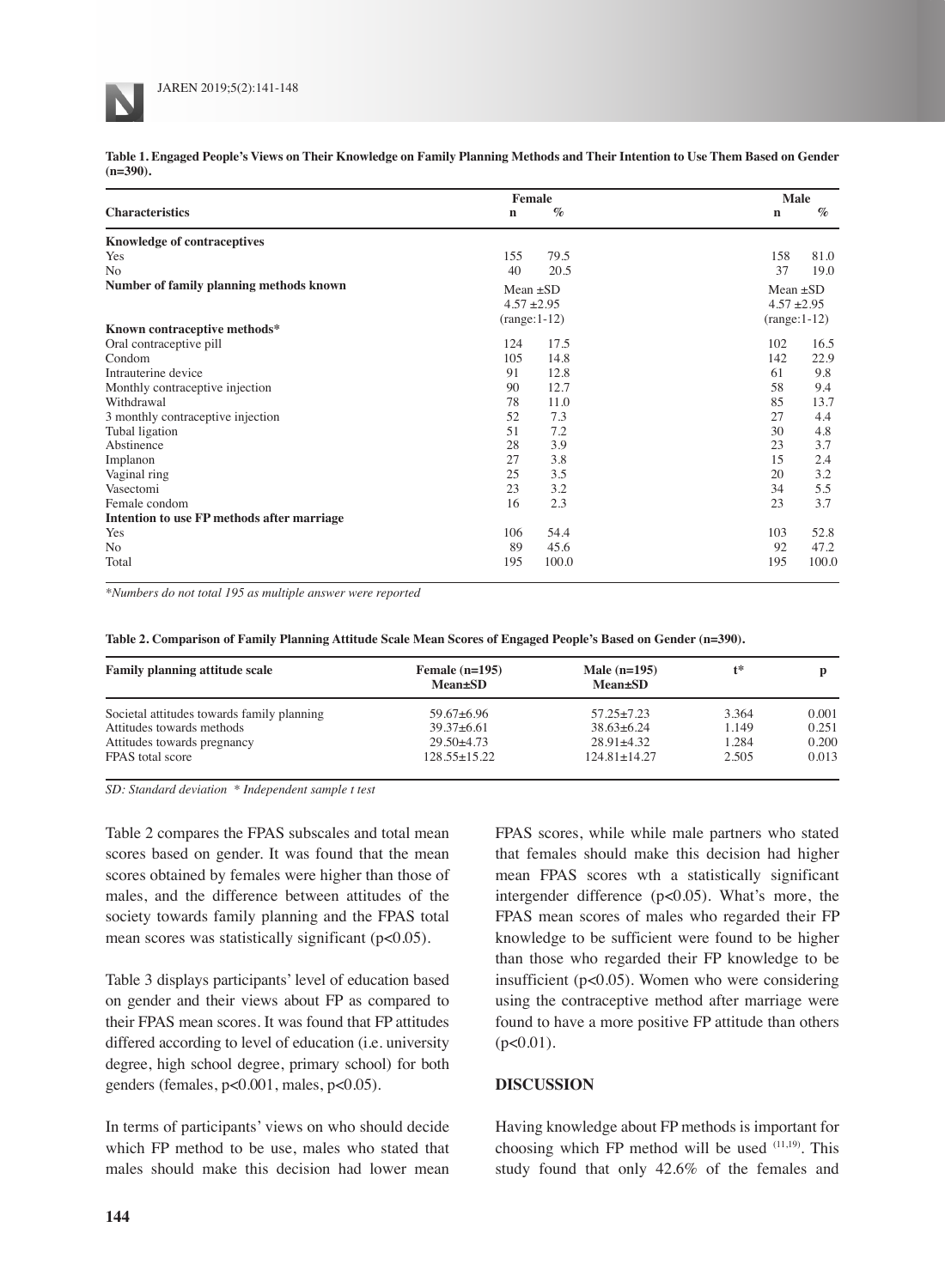|                                           | Female                          |                 |       | Male                          |                    |             |             |                               |
|-------------------------------------------|---------------------------------|-----------------|-------|-------------------------------|--------------------|-------------|-------------|-------------------------------|
| <b>Characteristics</b>                    | Mean ±SD                        | F               | $p*$  | <b>Multiple</b><br>comparison | Mean ±SD           | F           | $p*$        | <b>Multiple</b><br>comparison |
| <b>Education level</b>                    |                                 |                 |       |                               |                    |             |             |                               |
| Primary School (1)                        | $122.70 \pm 16.20$ 13.923 0.000 |                 |       | 3 > 1.2                       | $121.44+13.63$     | 3.585 0.030 |             | 3 > 1.2                       |
| High School (2)                           | $124.62 \pm 12.42$              |                 |       |                               | $123.18 \pm 14.33$ |             |             |                               |
| University (3)                            | $134.41 \pm 14.65$              |                 |       |                               | 128.00±14.00       |             |             |                               |
| <b>Desicion on FP method</b>              |                                 |                 |       |                               |                    |             |             |                               |
| Female (1)                                | $126.50+16.20$                  | $0.601$ $0.615$ |       |                               | $128.62+14.20$     | 2.737       | 0.045       | 1 > 2                         |
| Male $(2)$                                | $119.75 \pm 12.42$              |                 |       |                               | $111.25 \pm 10.05$ |             |             |                               |
| Female $&$ male $(3)$                     | $128.98 \pm 15.17$              |                 |       |                               | $125.29 + 14.15$   |             |             |                               |
| Health personnel (4)                      | $126.65 \pm 14.65$              |                 |       |                               | $124.50 \pm 14.27$ |             |             |                               |
|                                           | Mean ±SD                        | t               | $p**$ |                               | Mean ±SD           | t           | $p$ **      |                               |
| <b>Adequacy of FP knowledge</b>           |                                 |                 |       |                               |                    |             |             |                               |
| Sufficient                                | $131.17\pm 15.48$               | 1.710 0.091     |       |                               | 128.91+13.44       |             | 2.590 0.012 |                               |
| Unsufficient                              | $123.57 \pm 13.37$              |                 |       |                               | $119.10\pm16.50$   |             |             |                               |
| <b>Intention to use FP after marriage</b> |                                 |                 |       |                               |                    |             |             |                               |
| Yes                                       | $131.41 + 14.19$                | 2.913 0.004     |       |                               | $126.51 + 14.77$   |             | 1.769 0.078 |                               |
| No                                        | 125.15+15.78                    |                 |       |                               | $122.91 \pm 13.50$ |             |             |                               |

**Table 3. Comparison of Participants' Level of Education Based on Gender and Their Views About Family Planning with FPAS Mean Scores (n=390).**

*\*Numbers do not total 195 as multiple answer were reported*

38.5% of the males were knowledgeable about FP methods. Other studies in Turkey also showed that neither males nor females had sufficient knowledge on FP methods (10,19,20). Similarly, a study conducted in India showed that only 42% of the female partners had information on FP methods <sup>(2)</sup>. However, in this study 75.9% of the females and 81.0% of the males stated that they knew about FP methods. These results are similar to those obtained in other Muslim countries (3,4,9). This study revealed that on an average the female, and male partners knew 4.6, and 3.9 FP methods, respectively. These results differ from TDHS data <sup>(6)</sup>, which suggest that the average number of 7.6 FP methods are known by female partners.. This result may be due to the fact that the TDHS data also includes married women. However, a study conducted with young people in Australia supports our findings (21).

In the study, the FP methods most familiar to both genders were the birth control pill and condoms, while the least familiar methods were female condoms and implanons. Studies conducted in India and Afghanistan also found that condoms and oral contraceptives to be the most familiar FP methods (5,22). These results also agree with TDHS data <sup>(6)</sup>.

While most engaged individuals were found to have some information about FP methods, almost half of the participants in the study did not intend to use FP methods after marriage. This is not surprising, as national data show that one-fourth of all females without children do not use FP methods <sup>(6)</sup>. Kocaöz et al. (11) identified that 34.6% of women were not using FP methods before their first pregnancy This lack of contraceptive use during the first years of marriage was associated with the female participants' not regarding pregnancy as an unwanted process. A study conducted in Spain also supports this opinion  $(13)$ . The current study found that female, and male partners desired to have a mean number of  $2.04\pm0.65$ , and  $2.26\pm0.83$  children during their reproductive years. This result demonstrates that the male partners wanted to have more children than their female partners a finding that is repeated in other studies (9,23).

Knowledge alone is not sufficient to increase the use of FP methods; attitudes are also significant. Studies have shown that although participants are provided with information about FP, the use of FP methods remains at a low level <sup>(2,6,9,23)</sup>. One study conducted in Nigeria demonstrated that 75% of female partners knew at least five FP methods, but only 13.1% of them used contraception<sup>(1)</sup>. Another study conducted mostly on Muslim males and females in Ethiopia, showed that being more knowledgeable about contraceptives was not related to higher rates of contracep-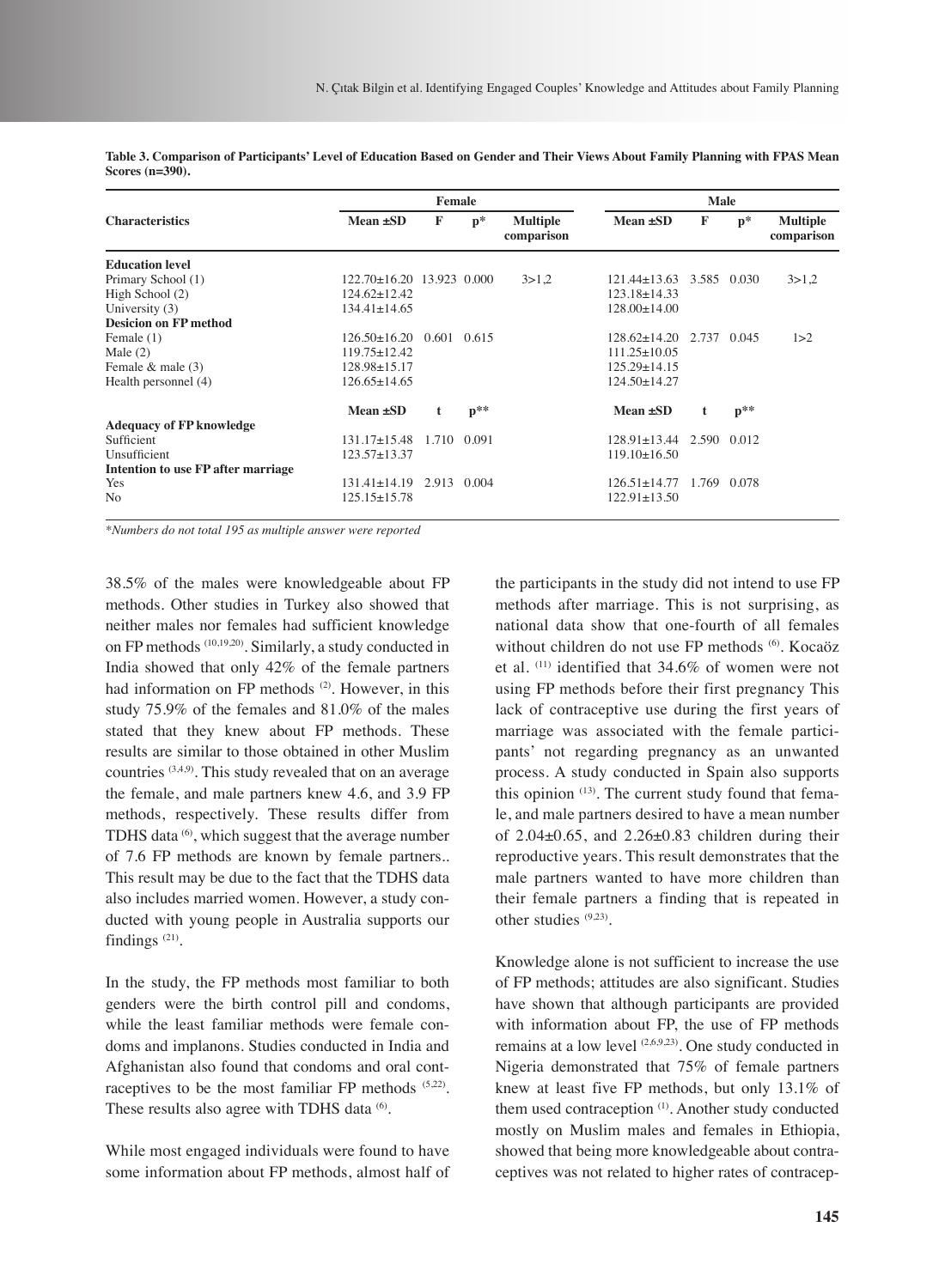

tive use  $(9)$ . In the current study, female partners' mean FPAS scores were higher than males' with a statistically significant intergender difference. This result is similar to the findings obtained by other studies conducted in Australia and Pakistan which showed that women had a more positive attitude towards FP than men  $(4,21)$ .

The subscale of the FPAS regarding societal attitudes towards family planning has demonstrated that women had a more positive attitude compared to men, with a statistically significant difference between genders The results of a study conducted with married women in Turkey, on societal attitudes towards family planning were similar to the results of our survey (12) but the results obtained in another study contradicts our research findings <sup>(14)</sup>. This difference may be due to the region where the study was conducted. The effects of traditional culture are more pronounced in the rural areas and in the Eastern parts of Turkey, where males are thought to have innate authority over females and where fathering many children is thought to demonstrate male virility  $(10,18)$ .

Previous studies have shown that attitudes towards family planning are affected by many factors, such as marriage, age, level of education, awareness of FP methods, perceptions of gender, male attitudes, religious beliefs, and a desire to use FP methods (1,3,9,10,13,24). Studies have shown that as the level of education increases, the number of children desired decreases (6) just as increased awareness of FP methods (8,10,25) and positive attitudes towards FP (12,22). Education also protects women from demonstrating passivity and submissive behaviours, and it also enhances their power to make decisions (4,15). The current study found that both males and females with university degrees had a more positive attitude towards FP as compared to participants with an elementary or high school education.

Furthermore, the current study has demonstrated that male and female participants who regarded their knowledge of FP as being sufficient had a more positive attitude towards FP as compared to male and female participants who did not regard their FP knowledge to be sufficient, and this difference was statistically significant in males. It was also found that participants who thought about using FP methods after marriage had a more positive attitude towards FP as compared to others. However, only among women the statistically significant difference existed between thinking about using FP methods and FPAS scores. This finding may be related to feelings of responsibility on the part of the female partners regarding the use of FP methods. While the responsibility in regards to FP should be shared by couples, in general there is a tendency to believe that the methods should be used by female partners  $(9,26)$ .

This does not mean that decisions in regards to family planning are directly made by females, however especially in rural and traditional communities female empowerment is less common and spouses and other family members can have a say in the matter (2,4,12,15,22,23). One study conducted in Tanzania identified that females with egalitarian gender attitudes were more likely to use contraceptives (24). Indeed, although women in Turkish society often have information about FP methods, it may be considered necessary to receive male approval for contraceptive use due to patriarchal family structures (18,26). The participants who stated that males should make decisions regarding the use of FP methods had more negative attitudes towards FP in general. This result shows that the concept of gender equality in men needs to be improved. Male attitudes are significant predictors of contraceptive use (15) and ensuring the participation of males significantly increases the use of modern FP methods (16). While studies have indicated that males and females alike should take responsibility in regards to the use of FP methods, male participation in FP services was found to be limited and the use of contraceptives was regarded as being the responsibility of female partners  $(9,19,22,26)$ . Importantly, it has been found that when couples talk about FP issues, the use of FP methods increases (23).

#### **Limitations of the study**

One limitation of this study was that it was conducted in only one province. As regional cultural characteristics may affect attitudes towards FP, future studies might do well to include couples from multiple locations. Furthermore, participants' FP knowledge was assessed based on their statements without using a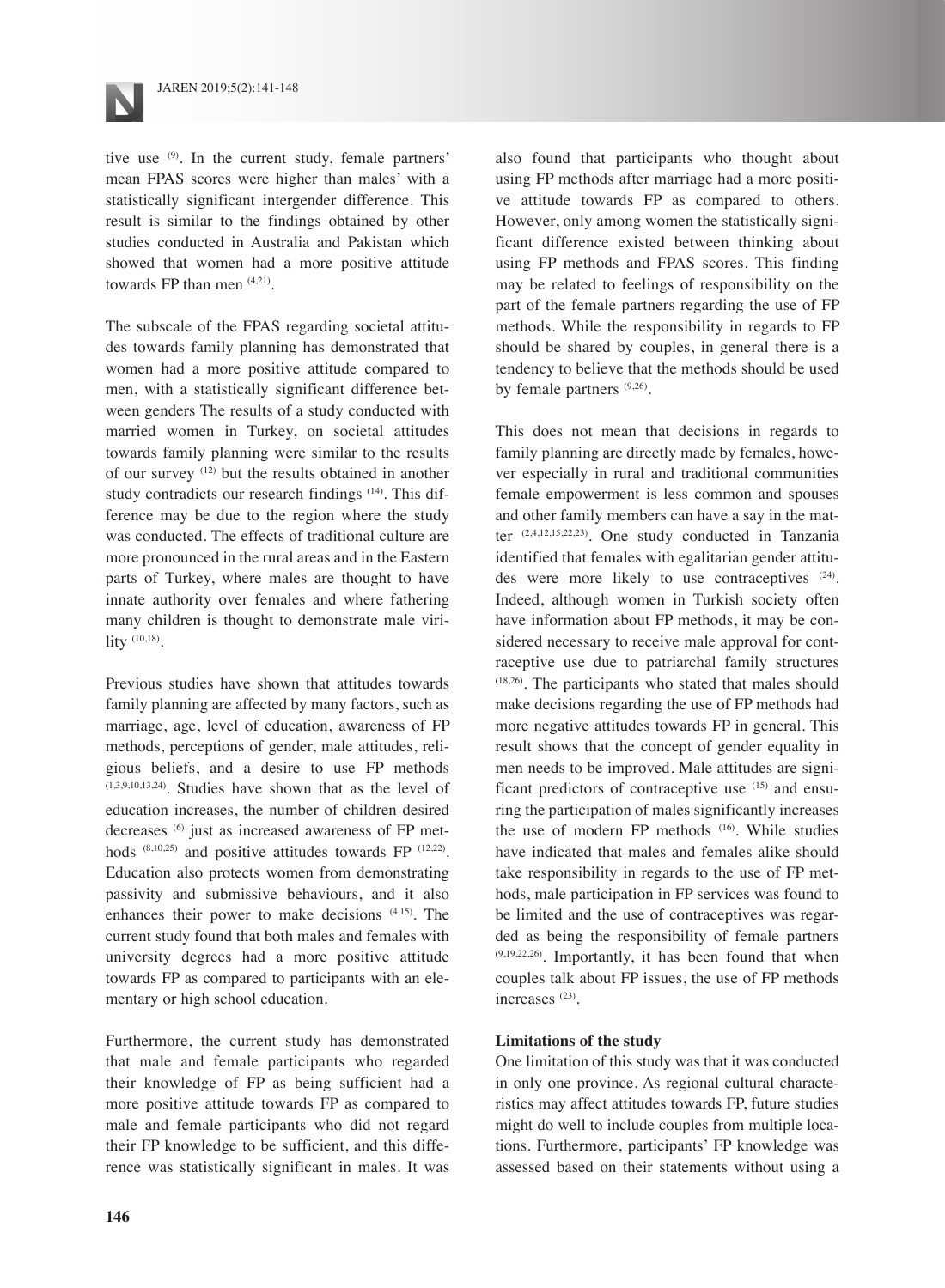detailed question form about methodology of the study. Future studies may want to utilise a more comprehensive question form. Lastly, this study was conducted prior to marriage , but future studies should be undertaken after marriage as well. Strong aspects of the study include appropriate sample size and participation of both female, and male partners of engaged couples.

# **CONCLUSION and SUGGESTIONS**

It was identified that engaged couples had insufficient knowledge about FP methods. Females knew more FP methods as compared to males. It was demonstrated that couples' attitudes towards family planning were generally positive (albeit not at desired levels), although females had a more positive attitude compared to males. Attitudes towards FP were affected by higher education levels, the belief that one's FP knowledge was sufficient, and the intention to use FP methods after marriage.

Future studies are needed to define the factors that affect whether couples obtain FP information and what methods they use. It is also suggested that future studies investigate how individuals' negative or positive attitudes affect their use of methods. Gaining awareness of males' knowledge and attitudes about family planning prior to marriage is also crucial in terms of increasing the use of modern contraceptives. Indeed, only by ensuring males' participation in family planning services can national fertility goals be reached. During pre-marriage family planning consultations, health care professionals should ensure the participation of males in the decision-making process. Furthermore, family planning education settings should also be created for unmarried individuals. Also, policies for family planning courses should be developed for use in educational institutions.

#### **Acknowledgments**

We would like to give special thanks to health care personnel in CHC for their support during the interviews with couples and in data collection. No funding sources have been used for the study.

**Ethics Committee Approval:** Ethics Committee of Human Research in Social Sciences has been approved by Abant İzzet Baysal University (2013/05).

**Conflict of Interest:** All authors have no conflict of interest to declare.

**Funding:** No funding has been used in this study.

**Informed Consent:** Written consent of the couples was taken after providing them with the necessary information about the study.

**Etik Kurul Onayı:** Abant İzzet Baysal Üniversitesi Sosyal Bilimlerde İnsan Araştırmaları Etik Kurulu onayı alınmıştır (2013/05).

**Çıkar Çatışması:** Yazarlar arasında çıkar çatışması yoktur.

**Finansal Destek:** Bu çalışmada hiçbir fon kullanılmamıştır.

**Hasta Onamı:** Çalışma ile ilgili bilgilendirme yapıldıktan sonra çiftlerden yazılı onam alınmıştır.

#### **REFERENCES**

1. Asekun-Olarinmoye E, Adebimpe W, Bamidele J, Odu O, Asekun-Olarinmoye I, Ojofeitimi E. Barriers to use of modern contraceptives among women in an inner city area of Osogbo metropolis, Osun state, Nigeria. International Journal of Women's Health. 2013;5:647-55. **[\[CrossRef\]](https://doi.org/10.2147/IJWH.S47604)**

2. Chopra S. Dhaliwal L. Knowledge, attitude and practices of contraception in urban population of North India. Arch Gynecol Obstet. 2010;281:273-77. **[\[CrossRef\]](https://doi.org/10.1007/s00404-009-1096-y)**

3. Mahadeen AI, Khalil AO, Hamdan-Mansour AM, Sato T, Imoto A. Knowledge, attitudes and practices towards family planning among women in the rural southern region of Jordan. Eastern Mediterranean Health Journal. 2012;18(6):567-72. **[\[CrossRef\]](https://doi.org/10.26719/2012.18.6.567)**

4. Mustafa R, Afreen U, Hashmi HA. Contraceptive knowledge, attitude and practice among rural women. J Coll Physicians Surg Pak. 2008;18(9):542-45. **[\[CrossRef\]](https://doi.org/09.2008/JCPSP.542545)**

5. Sherpa SZ, Sheilini M, Nayak A. Knowledge, attitude, practice and preferences of contraceptive methods in Udupi District, Karnata. Journal of Family and Reproductive Health. 2013;7(3):115-20.

6. Turkey Demographic and Health Survey (TDHS-2013) The Hacettepe University, TR Ministry of Health, Ankara. http://www.hips.hacettepe.edu.tr/TDHS\_2013\_main. report.pdf (accessed August 08, 2016)

7. Darroch JE. Trends in contraceptive use. Contraception. 2013;87(3):259-63. **[\[CrossRef\]](https://doi.org/10.1016/j.contraception.2012.08.029)**